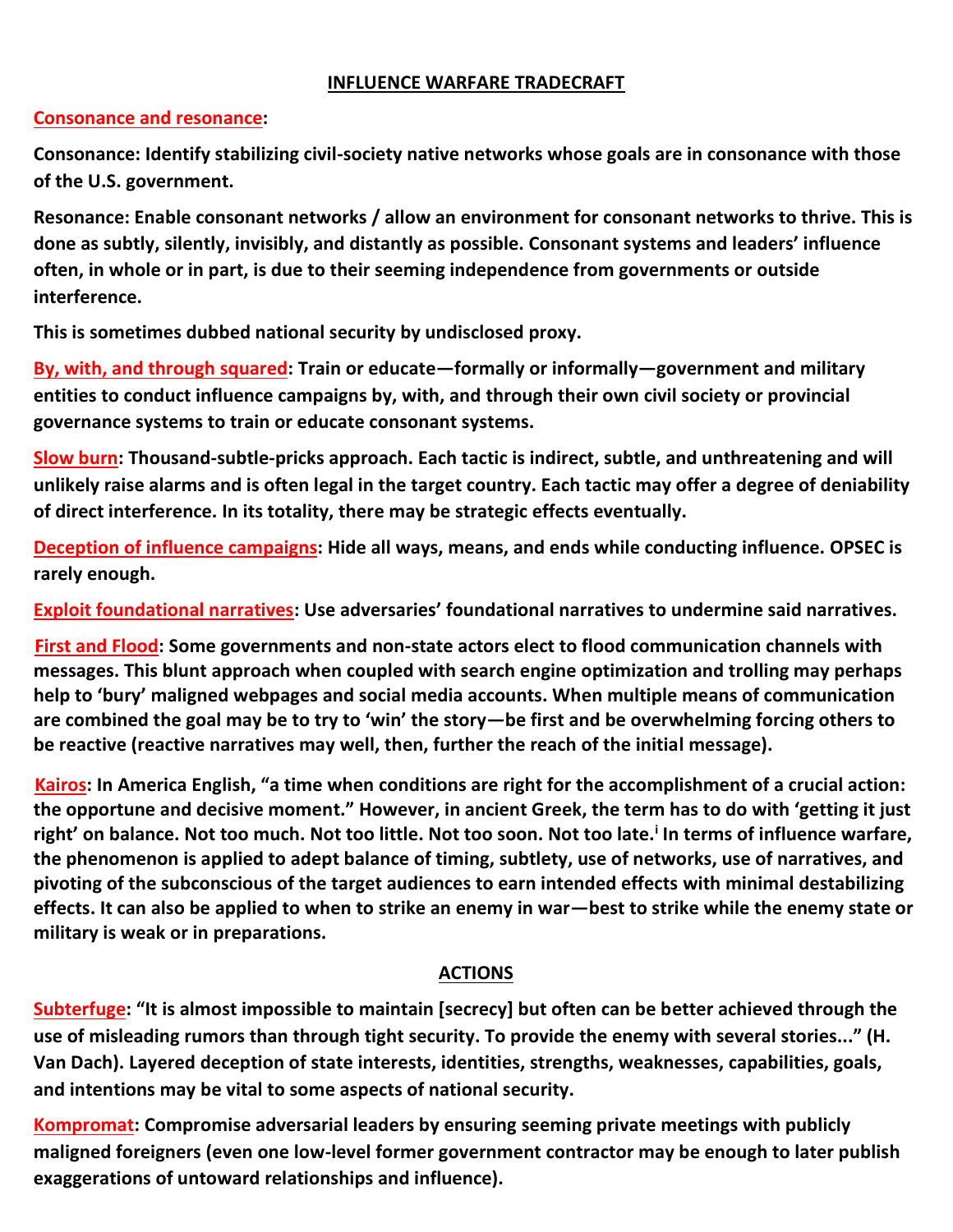*Dietrologia***: Exploit, exacerbate, and evidence deeply held conspiracies and wide rumors.**

*Glasnost:* **Surgical anti-malign-influence and anti-disinformation campaign built off of trust with civil societies—may include healthy robust competition between a government and private entities to include news services, educational institutes, and think tanks for checks and balances.**

**Black/grey/white propaganda: Includes strategies comprising many tactics such as fake news, disinformation, and flooding the information environment. White psychological warfare products/actions are attributable to the real source, such as an official statement. Grey psychological warfare includes purposefully abstruse attribution—may seem to derive from any benign source or have unknown attribution. Black psychological warfare products/actions purposefully appear to disseminate from a fictional or actual source concealing the identity of the true source.**

**This may include subtly amplifying narratives of influencers or building narratives that start with a deep understanding of the targets' foundational narratives, subconscious biases, outlooks, and predictions. And should abide by as many narrative-strategy best practices as possible.**

**Trust building/partnership programs: Trust is earned through action over time. Trust cannot be surged. Education exchanges, cultural exchanges, security-force-assistance, development, stabilization, and inter-military training missions can emphasize, overtly and substantially, developing professional and personal relationships between participants. Through long-term relationships and trust—both sides affecting the outlook of the other (subconscious and conscious)—alliances can be built and strengthened.**

**Visa programs: Quietly work with allies to allow 'fellow-traveler' influencers to gain followers or influence others across borders without that person or others knowing of government actions.**

*Szalámitaktika***: Salami tactics—influence to exacerbate factions within enemy camps or instigate enemies to fight one another. And/or** *divide et impera* **(divide and conquer/rule).**

**Institutional sabotage: Indirectly encourage or cause slow foreign bureaucracies. Can also encourage apathy/malaise. Find dissenting or questioning factions within the adversary government or industrial complex. Ensure they have access to tradecraft literature, especially under the guise of 'management and business best practices' (ironically), so that they can subtly slow or degrade government and industry apparatus over time.**

# **Example:**

**Astroturfing: Governments, institutions, or individuals implement plans under the false premise of a something that appears to be a grassroots movement to affect wide audiences. Protagonists hide and deny their involvement.** 

# **AGENTS OF SUBVERSION**

**Fifth columns: Civil society/government networks in an adversarial state that will work against that state and/or for an outside power.**

**Fellow travelers: Individuals abroad who happen to already be working towards your government's goals. May wish to avoid overt relationship (especially if fellow traveler's influence derives from her independence) and instead subtly, silently, invisibly, and distantly support/amplify.** "**Vladimir Lenin…used [the] pejorative phrase [useful idiots] to describe fellow-traveling Western intellectuals who**